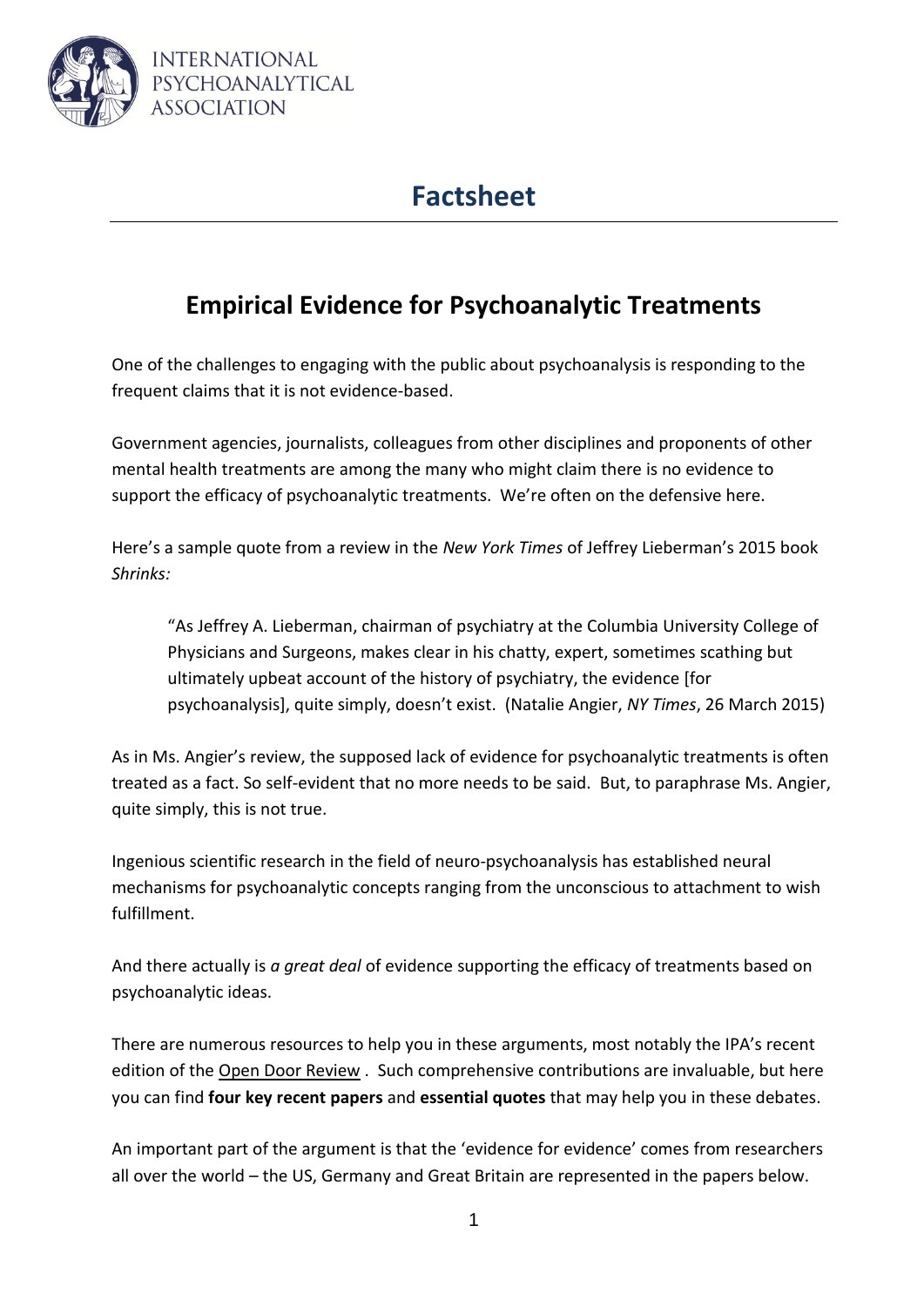## **1. Shedler Meta-analysis**

Jonathan Shedler's 2010 paper, *The Efficacy of Psychodynamic Psychotherapy*, though 5 years old, is still considered an important resource by psychoanalytic researchers and is a crucial resource regarding the genesis of the false claims that there is no empirical evidence for psychodynamic treatments.

Shedler used the technique of meta-analysis to integrate the findings of existing studies on the outcome of psychoanalytic psychotherapy (American Psychologist, 65(2), 98-109.)

## **Essential quotes:**

"Empirical evidence supports the efficacy of psychodynamic psychotherapy. Effect sizes for psychodynamic psychotherapy are as large as those reported for other therapies that have been actively proofed as "empirically supported" and "evidence based."

Additionally, patients who receive psychodynamic therapy maintain therapeutic gains and appear to continue to improve after treatment ends.

Finally, non-psychodynamic therapies may be effective in part because the more skilled practitioners utilize techniques that have long been central to psychodynamic theory (PDT) and practice.

The perception that psychodynamic approaches lack empirical support does not accord with available scientific evidence and may reflect selective dissemination of research findings."

## And:

"There is a belief in some quarters that psychodynamic concepts and treatments lack empirical support or the scientific evidence shows that other forms of treatment are more effective.

This belief appears to have taken on a life of its own. Academicians repeat it to one another, as do healthcare administrators, as do healthcare policy makers. With each repetition its apparent credibility grows. At some point, there seems little need to question or revisit it because 'everyone' knows it to be so.

The scientific evidence tells a different story: considerable research supports the efficacy and effectiveness of psychodynamic psychotherapy. The discrepancy between perception and evidence may be due, in part, to biases in the dissemination of research findings."

**Source**: Shedler, J. *The Efficacy of [Psychodynamic Psychotherapy,](https://www.apa.org/pubs/journals/releases/amp-65-2-98.pdf)* American Psychology, 2010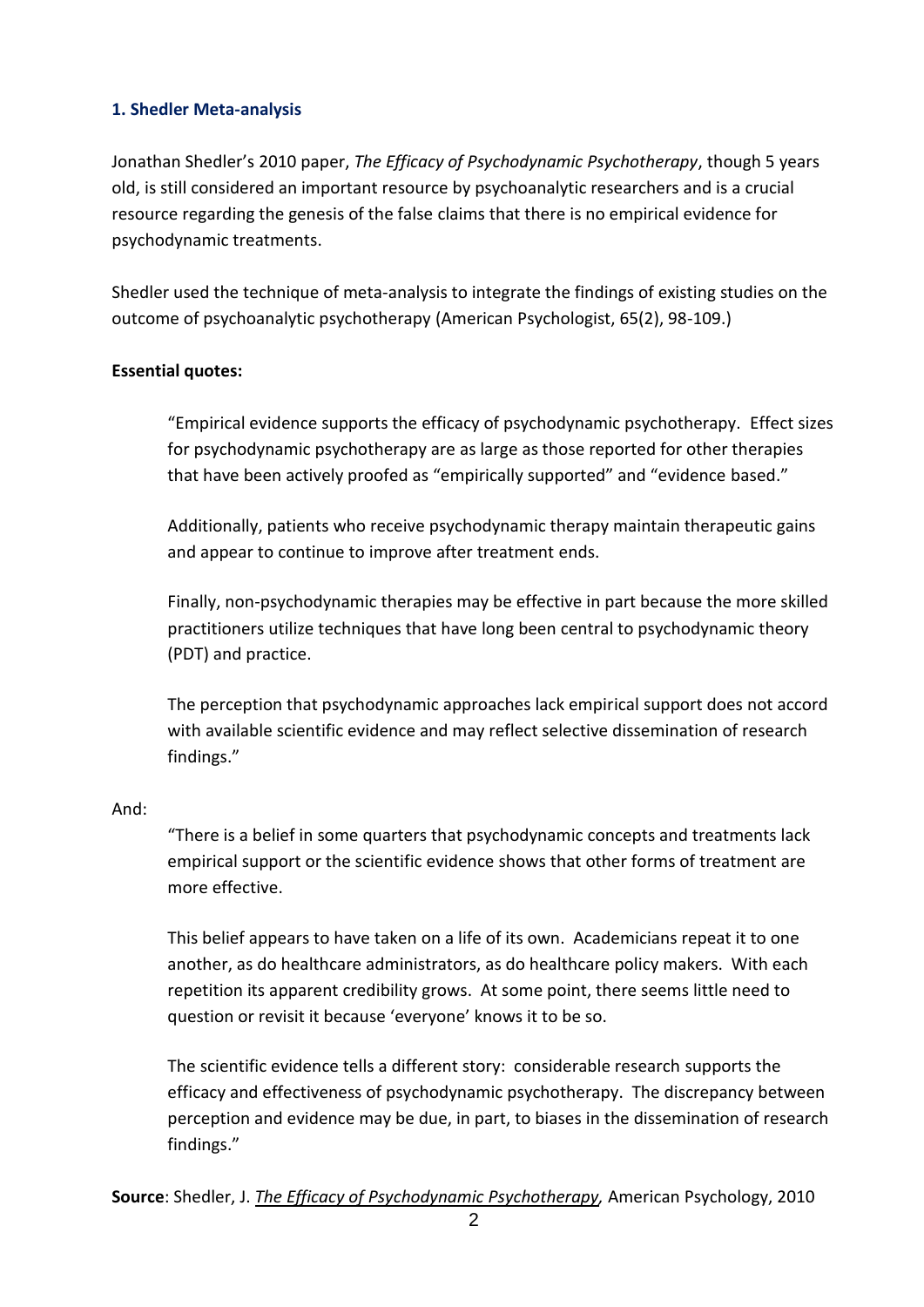# **2. Leichsenring et al – A Rigorous Overview of the Status of Research on Psychodynamic Psychotherapies**

The title itself couldn't be more gripping: *The Empirical Status of Psychodynamic Psychotherapy - An Update: Bambi's Alive and Kicking*.

This paper, by Falk Leichsenring, Frank Leweke, Susanne Klein and Cristiane Steinert from Geissen German is considered, the most up to date and comprehensive contribution on the empirical evidence for psychoanalytic treatments. It reviews all of the methodologically valid research of psychodynamic treatments by diagnosis and highlights the findings - there are many positive studies. *[Psychotherapy & Psychosomatics 2015:84:129-148](http://www.ipa.world/en/What_is_Psychoanalysis/Open_Door_Review/en/Psychoanalytic_Theory/Research/open_door.aspx?hkey=fade476a-ae81-48b3-8fab-280070a69bf6)*

## **Essential quote:**

"…now evidence is available showing that psychodynamic therapy is efficacious or possibly efficacious in most of the common mental disorders

In major depressive disorder (MDD), social anxiety disorder, borderline personality disorder, somatoform pain disorder and anorexia nervosa, PDT can now be considered as efficacious.

With regard to specific psychodynamic approaches, the treatments by de Jonghe [117] for MDD, Clarkin et al. [99] for borderline personality disorder and Davanloo [36] for heterogeneous personality disorders can be considered as efficacious.

In addition, PDT can now be considered as possibly efficacious in dysthymia, prolonged or complicated grief, generalized anxiety disorder (through the internet), panic disorder, binge-eating disorder, post traumatic stress disorder and substance-related disorders.

The combination of PDT with pharmacotherapy can be considered as efficacious in MDD and as possibly efficacious in panic disorder and social anxiety disorder. For bulimia nervosa, judgment is suspended.

In addition, there is evidence from several random controlled tests that PDT is efficacious in patients with somatic symptoms [12, 118]. (Page 142)"

**Source:** Leichsenring F., Leweke F., Klein S. and Steinert C, *The Empirical Status of Psychodynamic Psychotherapy - An Update: Bambi's Alive and Kicking*.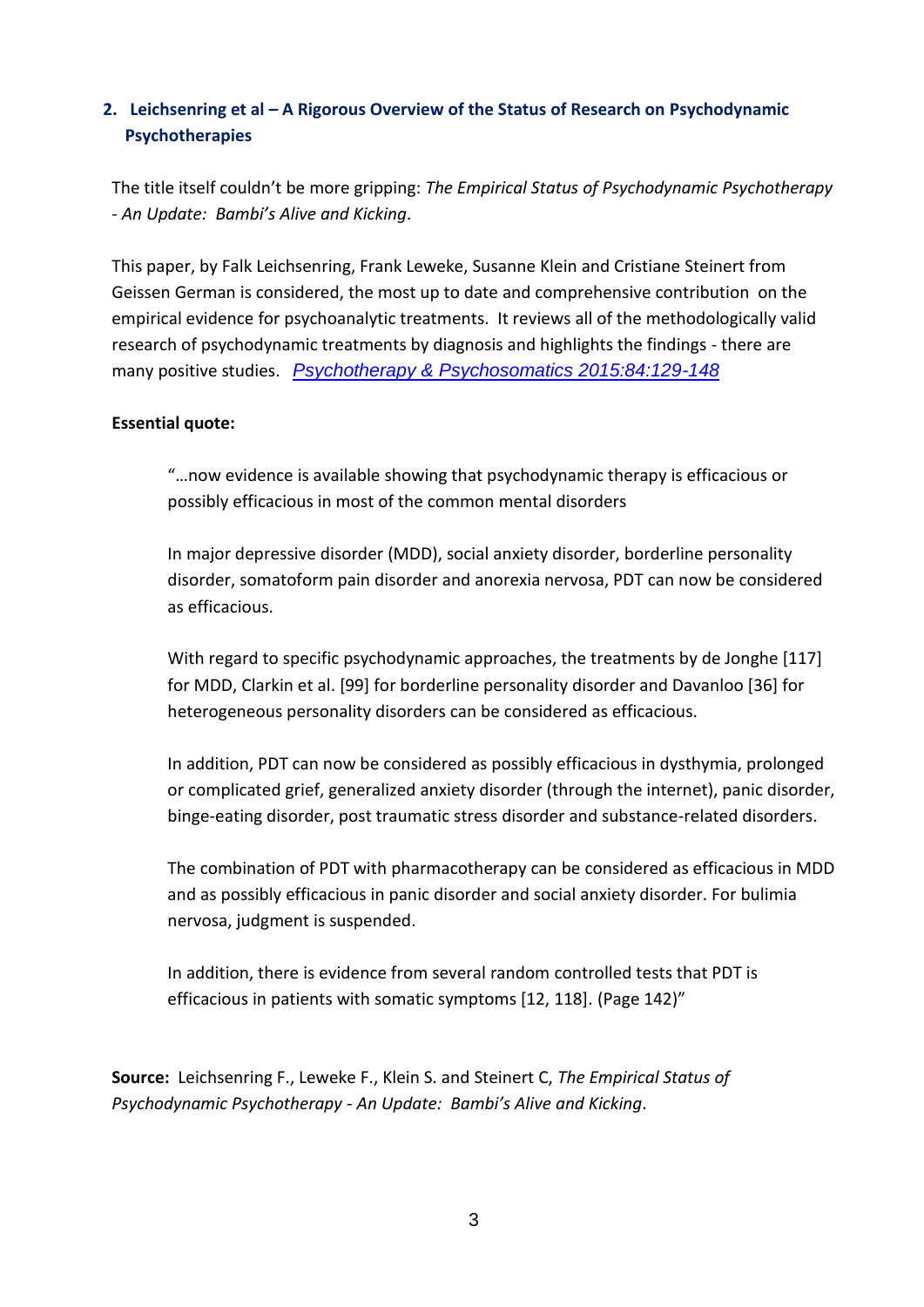#### **3. Peter Fonagy et al: Tavistock Adult Depression Study 2015**

Prof Peter Fonagy, Prof.Dr. med. David Taylor, Ms. Felicitas Marie Rost, Dr. Psych. Rachel Clara Thomas, Mr. Pasco Fearson: Pragmatic randomized controlled trial of longterm psychoanalytic psychotherapy for treatment-resistant depression: The Tabistock Adult Depressioni Study (TADS).

#### **Key findings**:

- 44% of the patients who were given 18 months of weekly psychoanalytic psychotherapy no longer have major depressive disorder when followed up two years after therapy had ended; for those receiving the NHS treatments currently provided the figure was only 10%.
- Whilst just 14% of those receiving the psychoanalytic psychotherapy had recovered completely, full recovery occurred in only 4% of those receiving the treatments currently employed.

#### **Essential quote:**

"[The long-term psychoanalytic therapy (LTTP) in this study] is based on the view that depression is an outgrowth of current life difficulties arising out of painful and continuing ambivalence first felt in relation to those of the greatest emotional significance to the patient early in the course of his/her development.

These feelings give rise to problems with psychosocial functioning affecting close relationships. They may also influence health care/service providers and the care they offer.

LTPP seeks to help patients to develop a psychological capacity to relate to painful personal experiences, memories, feelings, beliefs and relationships in a reflective, yet also active, manner."

**Source:** Fonagy, P., Rost, F. Carlyle, J. McPherson, S., Thomas, R., Fearon, P., Goldberg, D, Taylor, D. *[Pragmatic randomized controlled trial of long-term psychoanalytic psychotherapy for](http://onlinelibrary.wiley.com/doi/10.1002/wps.20267/pdf)  [treatment-resistant depression: The Tavistock Adult Depression Study \(TADS](http://onlinelibrary.wiley.com/doi/10.1002/wps.20267/pdf)*), World Psychiatry 2015; 14:312–321)